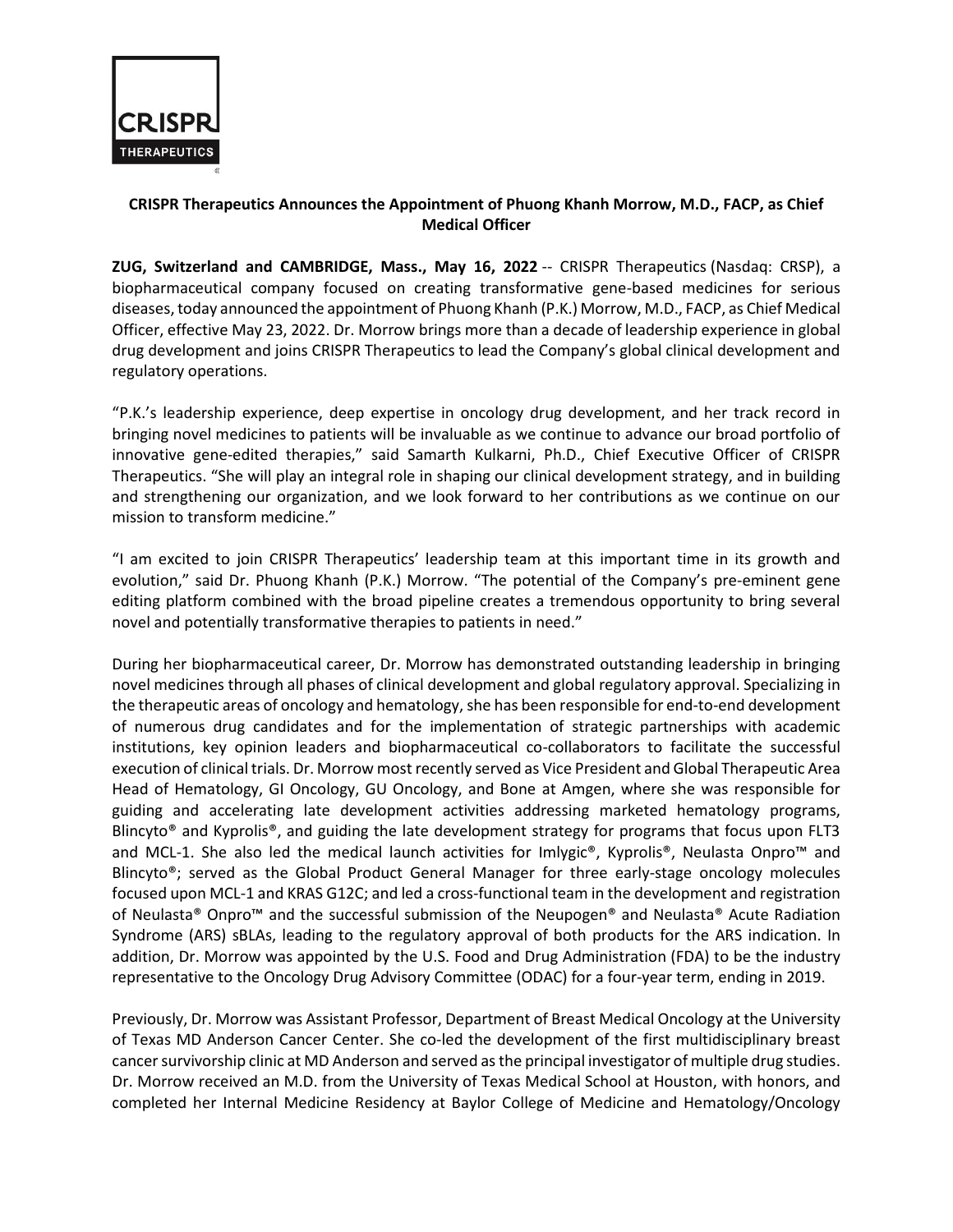

Fellowship at the University of Texas MD Anderson Cancer Center, where she also served as a Chief Fellow. She received a B.S. in Pharmacy from the University of Houston.

## **About CRISPR Therapeutics**

CRISPR Therapeuticsis a leading gene editing company focused on developing transformative gene-based medicines for serious diseases using its proprietary CRISPR/Cas9 platform. CRISPR/Cas9 is a revolutionary gene editing technology that allows for precise, directed changes to genomic DNA. CRISPR Therapeutics has established a portfolio of therapeutic programs across a broad range of disease areas including hemoglobinopathies, oncology, regenerative medicine and rare diseases. To accelerate and expand its efforts, CRISPR Therapeutics has established strategic collaborations with leading companies including Bayer, Vertex Pharmaceuticals and ViaCyte, Inc. CRISPR Therapeutics AG is headquartered in Zug, Switzerland, with its wholly-owned U.S. subsidiary, CRISPR Therapeutics, Inc., and R&D operations based in Cambridge, Massachusetts, and business offices in San Francisco, California and London, United Kingdom. For more information, please visit [www.crisprtx.com.](http://www.crisprtx.com/)

## **CRISPR Therapeutics Forward-Looking Statement**

*This press release may contain a number of "forward-looking statements" within the meaning of the Private Securities Litigation Reform Act of 1995, as amended, including statements made by Dr. Kulkarni and Dr. Morrow in this press release regarding the expected benefits of Dr. Morrow's employment, as well as regarding CRISPR Therapeutics' expectations about the therapeutic value, development, and commercial potential of CRISPR/Cas9 gene editing technologies and therapies. Without limiting the foregoing, the words "believes," "anticipates," "plans," "expects" and similar expressions are intended to identify forward-looking statements. You are cautioned that forward-looking statements are inherently uncertain. Although CRISPR Therapeutics believes that such statements are based on reasonable assumptions within the bounds of its knowledge of its business and operations, forward-looking statements are neither promises nor guarantees and they are necessarily subject to a high degree of uncertainty and risk. Actual performance and results may differ materially from those projected or suggested in the forward-looking statements due to various risks and uncertainties. These risks and uncertainties include, among others: that preliminary data from any clinical trial and initial data from a* limited number of patients may not be indicative of final or future trial results; that clinical trial results *may not be favorable or may not support registration or further development; uncertainties about regulatory approvals to conduct trials or to market products; that future competitive or other market factors may adversely affect the commercial potential for CRISPR Therapeutics' product candidates; potential impacts due to the coronavirus pandemic; uncertainties regarding the intellectual property protection for CRISPR Therapeutics' technology and intellectual property belonging to third parties, and the outcome of proceedings (such as an interference, an opposition or a similar proceeding) involving all or any portion of such intellectual property; and those risks and uncertainties described under the heading "Risk Factors" in CRISPR Therapeutics' most recent annual report on Form 10-K, quarterly report on Form 10-Q, and in any other subsequent filings made by CRISPR Therapeutics with the U.S. Securities and Exchange Commission, which are available on the SEC's website at www.sec.gov. Existing and prospective investors are cautioned not to place undue reliance on these forward-looking statements, which speak only as of the date they are made. CRISPR Therapeutics disclaims any obligation or undertaking to update or revise any forward-looking statements contained in this press release, other than to the extent required by law.*